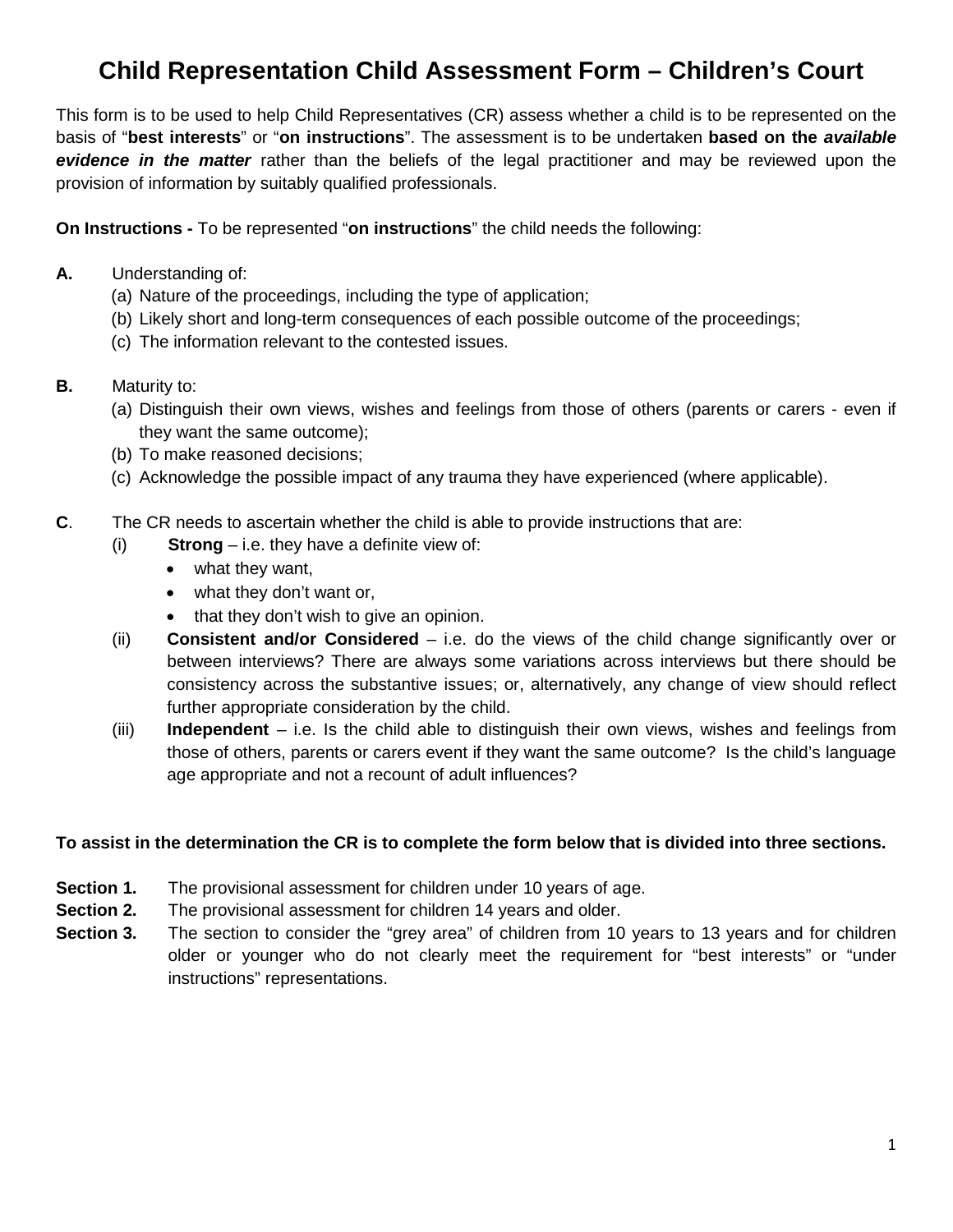Child Representatives Name:

The form is divided into 3 sections that correspond with the age of the child and/or additional factors.

### **Section 1. - Children under the age of 10**

| 3.            | Does the child want to give instructions?                                                               | Yes / No |
|---------------|---------------------------------------------------------------------------------------------------------|----------|
|               | If "Yes" what are the indications (cognitive, emotional, intellectual, developmental)?                  |          |
| 2.            | Upon meeting is it obvious the child has sufficient maturity and understanding<br>to give instructions? | Yes / No |
| $\mathbf 1$ . | Does the child display an obvious high level of general and emotional maturity?                         | Yes / No |

*If the answer to all the above is "No" then representation will be on the basis of "the child's best interests".*

*If the answer to any of the above is "Yes" then the CR is to consider whether they should "act on instructions" based on the outcome of section 3.* 

## **Section 2. – Children 14 years and older**

| 4. | Does the child's developmental age appear below their chronological age?<br>If "Yes" what are the indications:                                                                         | Yes / No |
|----|----------------------------------------------------------------------------------------------------------------------------------------------------------------------------------------|----------|
| 5. | Is there any information from a qualified professional that indicates any talk or trauma<br>related discussion as part of the proceedings would be detrimental to their<br>well-being? | Yes / No |
| 6. | Do the child's views appear to be influenced by others or other factors?<br>If "Yes" what are the concerns?                                                                            | Yes / No |
| 7. | Does the child appear to have an intellectual impairment?                                                                                                                              | Yes/No   |
| 8. | Are there any other reasons why this child who is 14 or older should not be<br>represented "on instructions"?<br>If "Yes" what are the concerns?                                       | Yes / No |
| 9. | Does the child want to be represented on the basis of "best interests"?                                                                                                                | Yes / No |

*If the answers in section 2 are "No" then then child should be represented "on instructions".*

*If the answers to any of the questions are "Yes" then complete section 3.*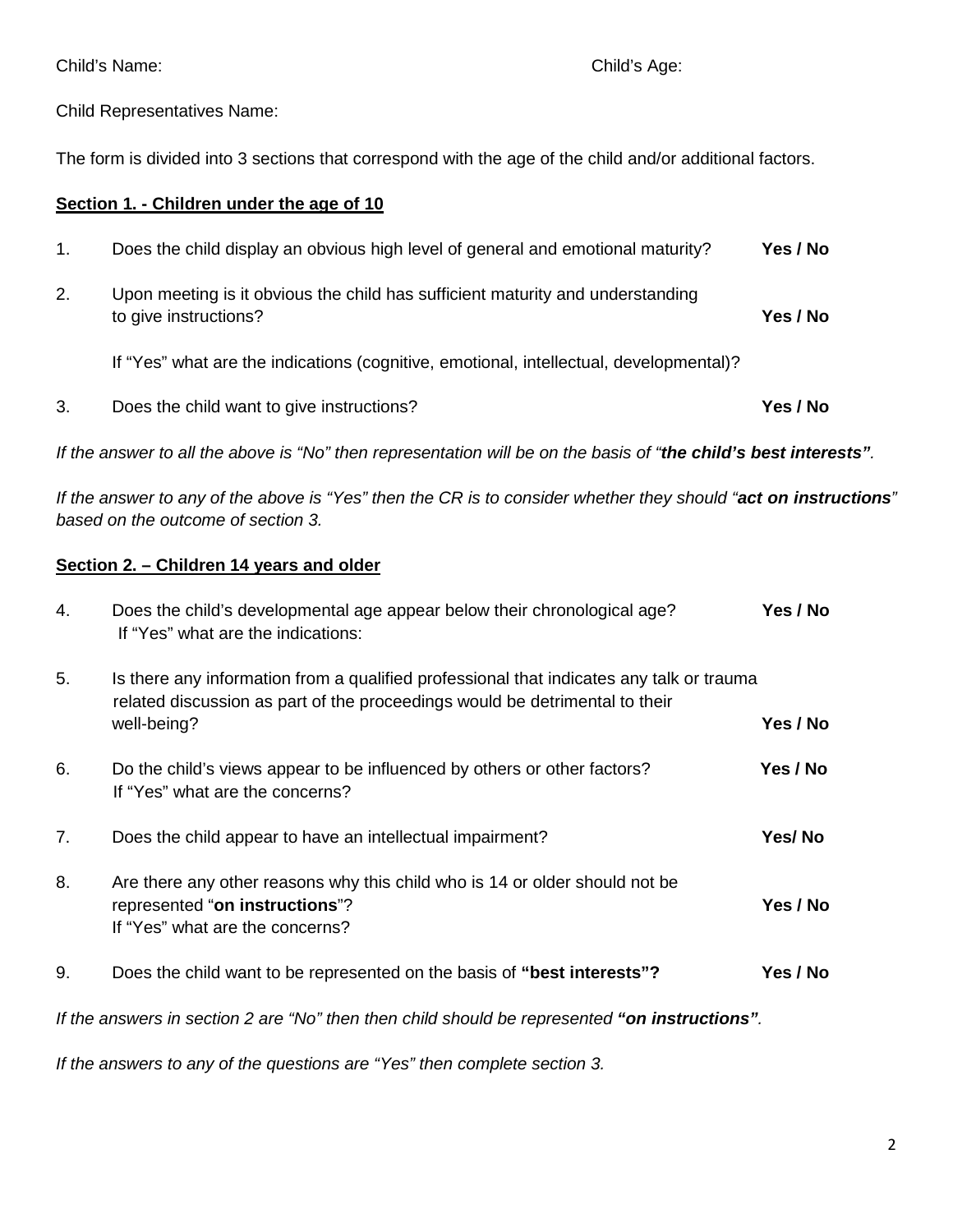## **Section 3. – Children 10 to 13 years of age (and those referred from section 1 and 2)**

This section considers children who fall into the "grey area" between 10-13 years of age, and those younger and older who do not clearly fall into the category of "best interests" or "on instructions".

10. Is the child's developmental age commensurate with their chronological age? **Yes / No** or

Is the child's age and school year appropriate or is the difference within a two year range? **Yes / No**

A guide as to whether a child's developmental age is commensurate with their chronological age is their age / school year relationship.

| Age           | ັ      | ี | $\overline{\phantom{0}}$ | $\circ$     | a | 10     | $\overline{44}$ | $\Lambda$ $\Omega$ | 13     | 14 | 15                  | 16<br>ັ | - |
|---------------|--------|---|--------------------------|-------------|---|--------|-----------------|--------------------|--------|----|---------------------|---------|---|
| <b>School</b> | Pre    |   | $\sim$<br>-              | $\sim$<br>ັ | Δ | ∽<br>ັ | 6               | -                  | C<br>ັ | a  | $\overline{A}$<br>U |         |   |
| Year          | school |   |                          |             |   |        |                 |                    |        |    |                     |         |   |

General Maturity – (For children between the ages of 10 and 13 there is a natural variation in maturity.) **Note:** The child may not wish to give an opinion and still understand the possible short and long term consequences of the proceedings.

| 11. | Does the child understand the seriousness of the possible short and long term<br>consequences of the proceedings?                                                                                                                                                                                                                                     | Yes / No |
|-----|-------------------------------------------------------------------------------------------------------------------------------------------------------------------------------------------------------------------------------------------------------------------------------------------------------------------------------------------------------|----------|
| 12. | Vulnerability to External Pressures: (cares and/or family members) - Does the child's<br>language or choices reflect their own views and not those of people close to them,<br>particularly when describing specific situations?                                                                                                                      | Yes / No |
|     | If you offer the child the same choices but "in a perfect world where you don't have to<br>worry about the effects on anyone else" is the answer still the same?                                                                                                                                                                                      | Yes / No |
| 13. | Language Ability – When describing the reasons for the application, the nature of<br>the current situation and the proceedings, the likely short and long term<br>consequences of each possible outcome of the proceedings and the information<br>relevant to the contested issues, does it appear that the child understands what<br>you are saying? | Yes / No |
|     | Is the child able to explain the essence or significant parts of what you discussed?                                                                                                                                                                                                                                                                  | Yes / No |
| 14. | Level of Insight - Is the child able to explain to you the effect on them of more than one<br>outcome of the proceedings?                                                                                                                                                                                                                             | Yes / No |
| 15. | Mental Health Issues – Is the child clear of any history or current suffering of any<br>mental health issues?                                                                                                                                                                                                                                         | Yes / No |